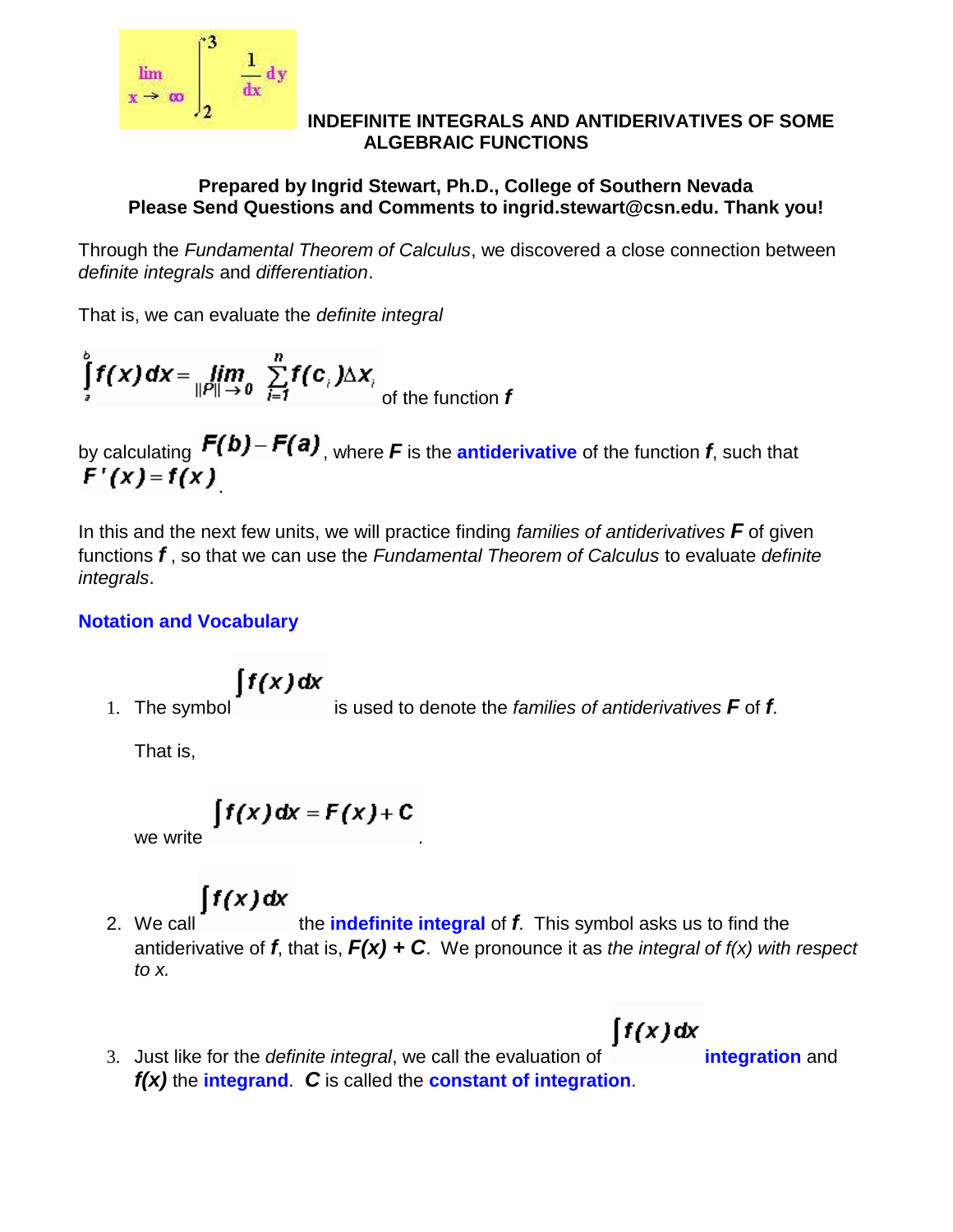For example,

$$
F(x) = x2 + Cis a family of antiderivatives of f(x) = 2xbecause
$$
  
F'(x) = 2x = f(x)

$$
\int 2x \, dx = x^2 + C
$$

This is written as an *indefinite integral* as .

**NOTE: The** *indefinite integral* **represents a family of antiderivatives whereas the** *definite integral* **represents a real number!**

For instance, if we write  $\int_{a}^{b}$  **2xdx**, then we are asked to evaluate a *definite integral* in the interval **[2, 3]**. That is, we are finding a limit which is a real number!

This limit is calculated using the *Fundamental Theorem of Calculus* with  $F(x) = x^2 + C$ ,  $F(b) = 3^2$ , and  $F(a) = 2^2$ .

That is, 
$$
\int_{2}^{3} 2x dx = x^{2} J_{2}^{3} = 3^{2} - 2^{2} = 5
$$

**Please note that the** *constant of integration C* **is not needed in the evaluation of the definite integral since it subtracts out EVERY time during the** *F(b) - F(a)* **calculation! Try it with the constant of integration and see for yourself!**

**Some Basic Integration Formulas (Rules for finding Antiderivatives)**

$$
\int x^{n} dx = \frac{x^{n+1}}{n+1} + C
$$
, for all real numbers *n* except  $n \ne -1$ 

NOTE: We will integrate  $\boldsymbol{X}^{-1}$  in the next unit!

Examples:

$$
\int x^5 dx = \frac{x^{5+1}}{5+1} + C
$$
  
\n
$$
= \frac{t}{6} x^6 + C
$$
  
\n
$$
\int x^{3/2} dx = \frac{x^{3/2+1}}{\frac{3}{2}+1} + C
$$
  
\n
$$
= \frac{x^{5/2}}{\frac{5}{2}} + C
$$
  
\n
$$
= \frac{2}{5} x^{5/2} + C
$$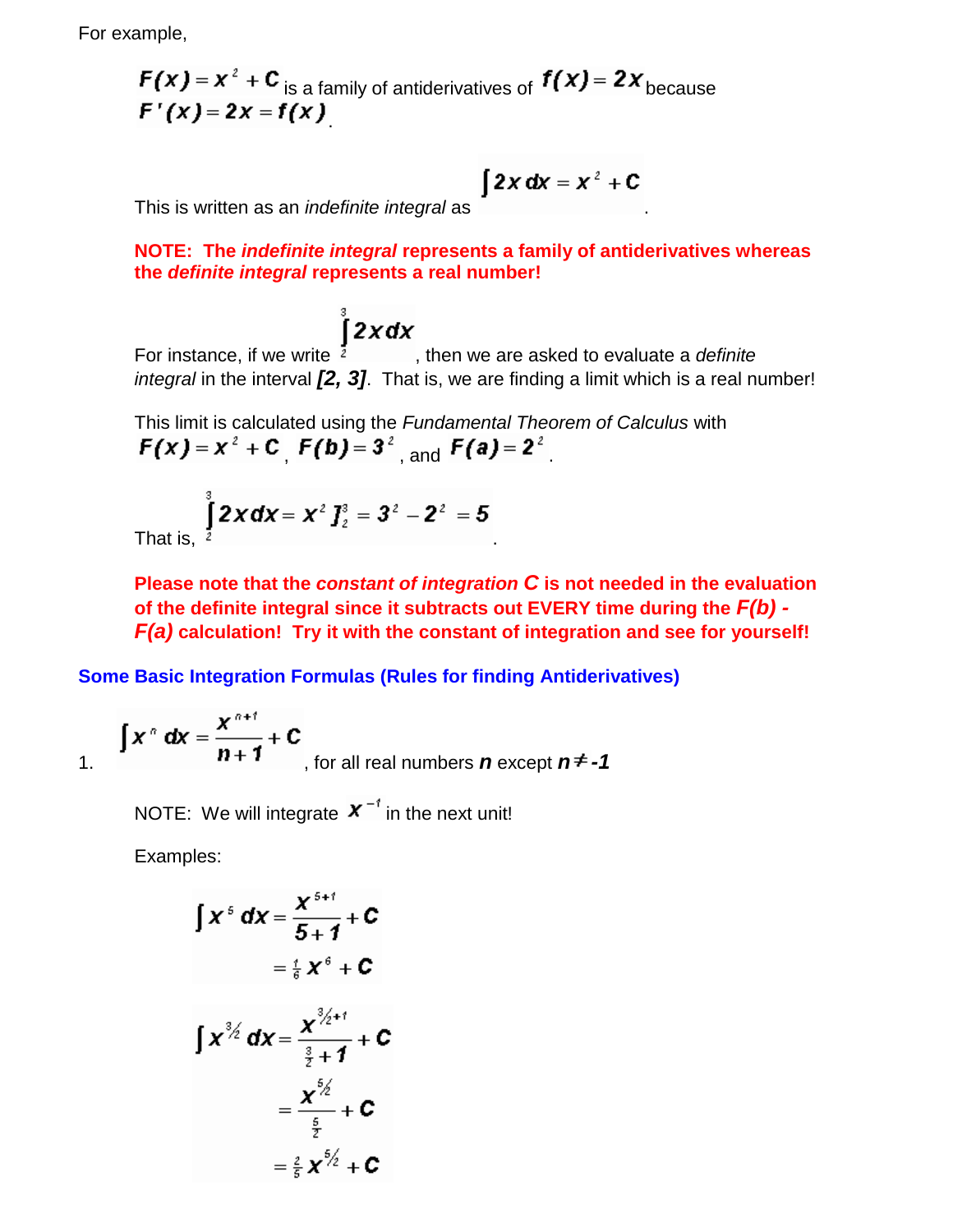$$
\int x^{-3} dx = \frac{x^{-3+t}}{-3+1} + C
$$
  
=  $-\frac{1}{2}x^{-2} + C$   
=  $-\frac{1}{2}x^{-2} + C$   

$$
\int x dx = \frac{x^{t+t}}{1+1} + C
$$
  
=  $\frac{1}{2}x^{2} + C$ 

$$
\int k \, dx = kx + C
$$
, where **k** is any real number

Examples:

a. 
$$
\int 2 dx = 2x + C
$$
  
\nb. 
$$
\int -\frac{t}{3} dx = -\frac{t}{3}x + C
$$
  
\nc. 
$$
\int dx = x + C
$$

**Properties of the Indefinite Integral**

$$
\int [f(x) \pm g(x)] dx = \int f(x) dx \pm \int g(x) dx
$$

Example:

Let 
$$
f(x) = x^5
$$
 and  $g(x) = 2$   
\n
$$
\int (x^5 + 2) dx = \int x^5 dx + \int 2 dx
$$
\n
$$
= \frac{x^{5+1}}{5+1} + C_1 + 2x + C_2
$$
\n
$$
= \frac{7}{5}x^5 + 2x + C_1 + C_2
$$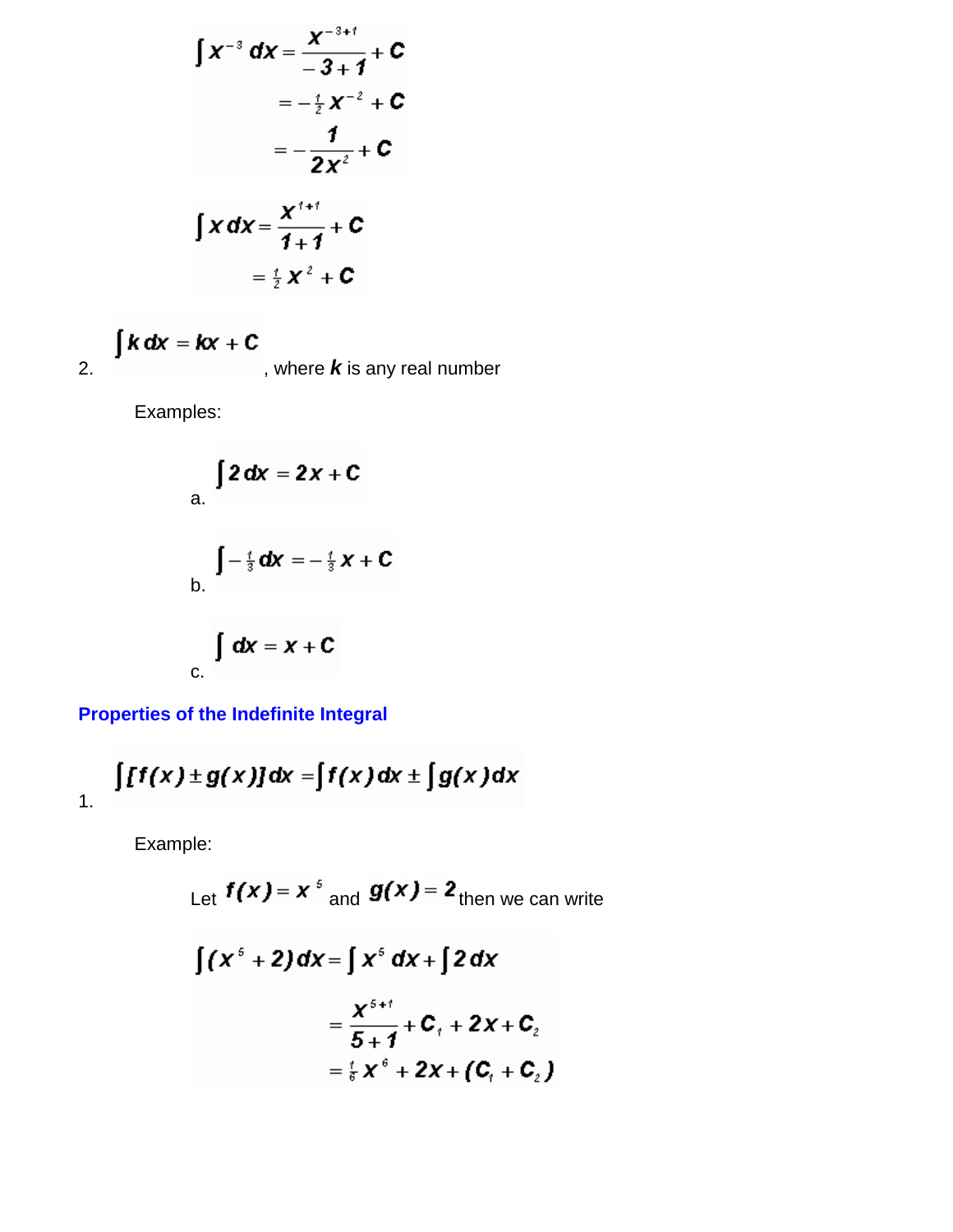NOTE: Assuming that  $C_1 + C_2$  equals some value *C*, it is standard procedure to write

$$
\int (x^5 + 2) dx = \frac{x^{5+i}}{5+1} + 2x + C
$$

$$
= \frac{1}{6}x^6 + 2x + C
$$

$$
\int kf(x)dx = k\int f(x)dx
$$
, where **k** is any real number

Example:

Let 
$$
f(x) = x^5
$$
 and  $K = -\frac{1}{3}$  then we can write  
\n
$$
\int -\frac{1}{3}x^5 dx = -\frac{1}{3}\int x^5 dx
$$
\n
$$
= -\frac{1}{3}\left(\frac{x^{5+i}}{5+1} + C_1\right)
$$
\n
$$
= -\frac{1}{3} \cdot \frac{1}{6}x^6 - \frac{1}{3}C_1
$$
\n
$$
= -\frac{1}{18}x^6 - \frac{1}{3}C_1
$$

NOTE: Assuming that  $-\frac{1}{3}$   $C_{1}$  equals some value *C*, it is standard procedure to write

$$
\int -\frac{t}{3} \mathbf{X}^5 \mathbf{d} \mathbf{X} = -\frac{t}{3} \left( \frac{\mathbf{X}^{5+t}}{5+1} \right) + \mathbf{C}
$$

$$
= -\frac{t}{3} \cdot \frac{t}{6} \mathbf{X}^6 + \mathbf{C}
$$

$$
= -\frac{t}{18} \mathbf{X}^6 + \mathbf{C}
$$

**Procedures for Fitting Some Integrands to the Basic Integration Formulas**

a. change radicals to exponential form

$$
\int \sqrt[3]{x^2} \, dx = \int x^{\frac{2}{3}} \, dx
$$

$$
= \frac{x^{\frac{2}{3}+1}}{\frac{2}{3}+1} + C
$$

$$
= \frac{3}{5} x^{\frac{6}{3}} + C
$$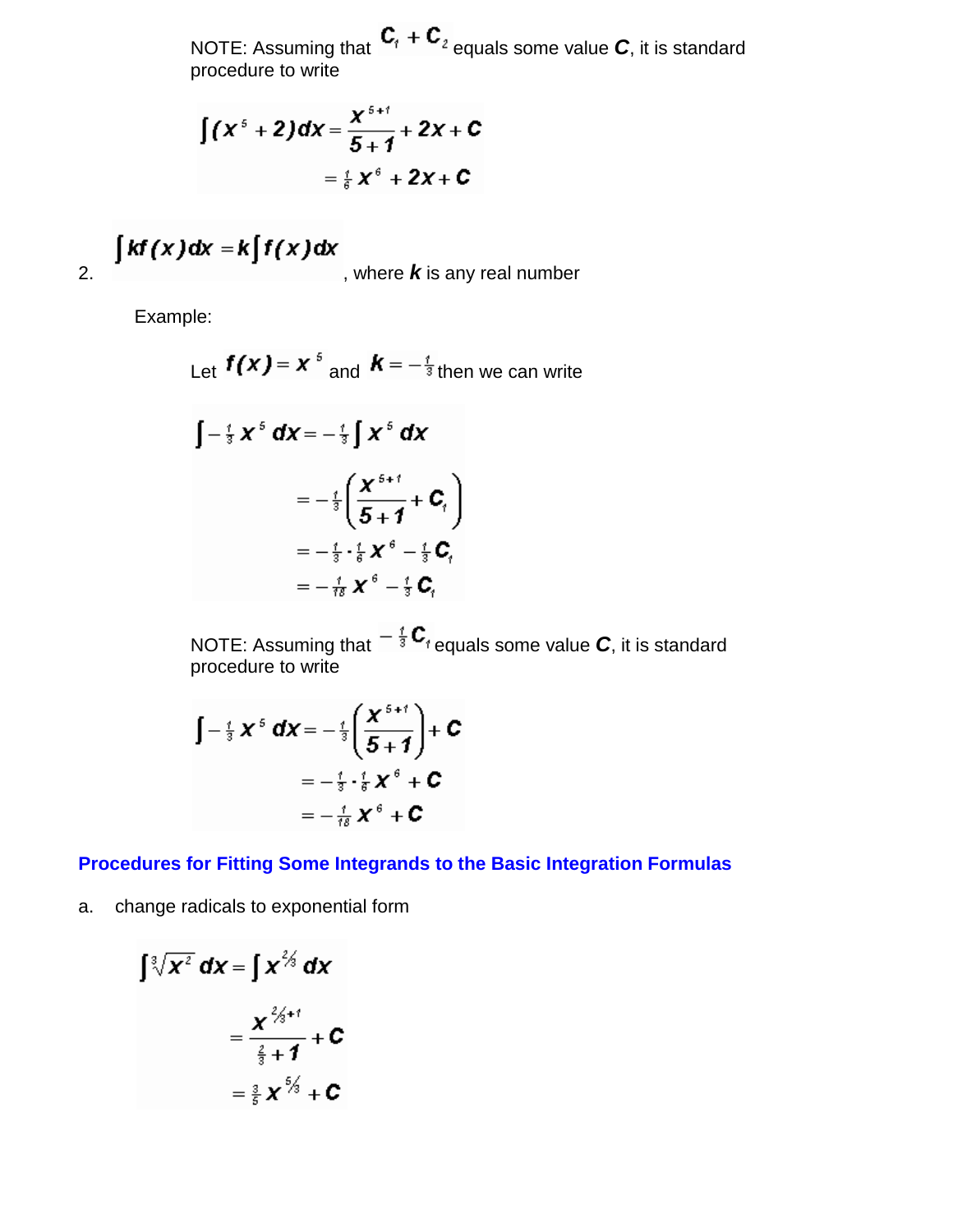$$
\int (2x+3)^2 dx = \int (4x^2 + 12x + 9) dx
$$
  
\n
$$
= 4\left(\frac{x^{2+1}}{2+1}\right) + 12\left(\frac{x^{4+1}}{1+1}\right) + 9x + C
$$
  
\n
$$
= \frac{4}{3}x^3 + 6x^2 + 9x + C
$$
  
\n
$$
\int x^{1/2} (x-5) dx = \int (x^{3/2} - 5x^{1/2}) dx
$$
  
\n
$$
= \left(\frac{x^{3/2+1}}{\frac{3}{2}+1}\right) - 5\left(\frac{x^{1/2+1}}{\frac{1}{2}+1}\right) + C
$$
  
\n
$$
= \frac{2}{5}x^{5/2} - \frac{10}{3}x^{3/2} + C
$$

c. rewrite rational expressions as products

$$
\int \frac{7}{x^2} dx = \int 7x^{-2} dx
$$
  
\n
$$
= 7\left(\frac{x^{-2+1}}{-2+1}\right) + C
$$
  
\n
$$
= -7x^{-1} + C
$$
  
\n
$$
= -\frac{7}{x} + C
$$
  
\n
$$
\int \frac{x^4 - 2x^2 + 1}{x^2} dx = \int (x^4 - 2x^2 + 1)x^{-2} dx
$$
  
\n
$$
= \int (x^2 - 2 + x^{-2}) dx
$$

$$
= \left(\frac{x^{2+i}}{2+1}\right) - 2x + \left(\frac{x^{-2+i}}{-2+1}\right) + C
$$
  
=  $\frac{1}{3}x^3 - 2x - x^{-1} + C$   
=  $\frac{1}{3}x^3 - 2x - \frac{1}{x} + C$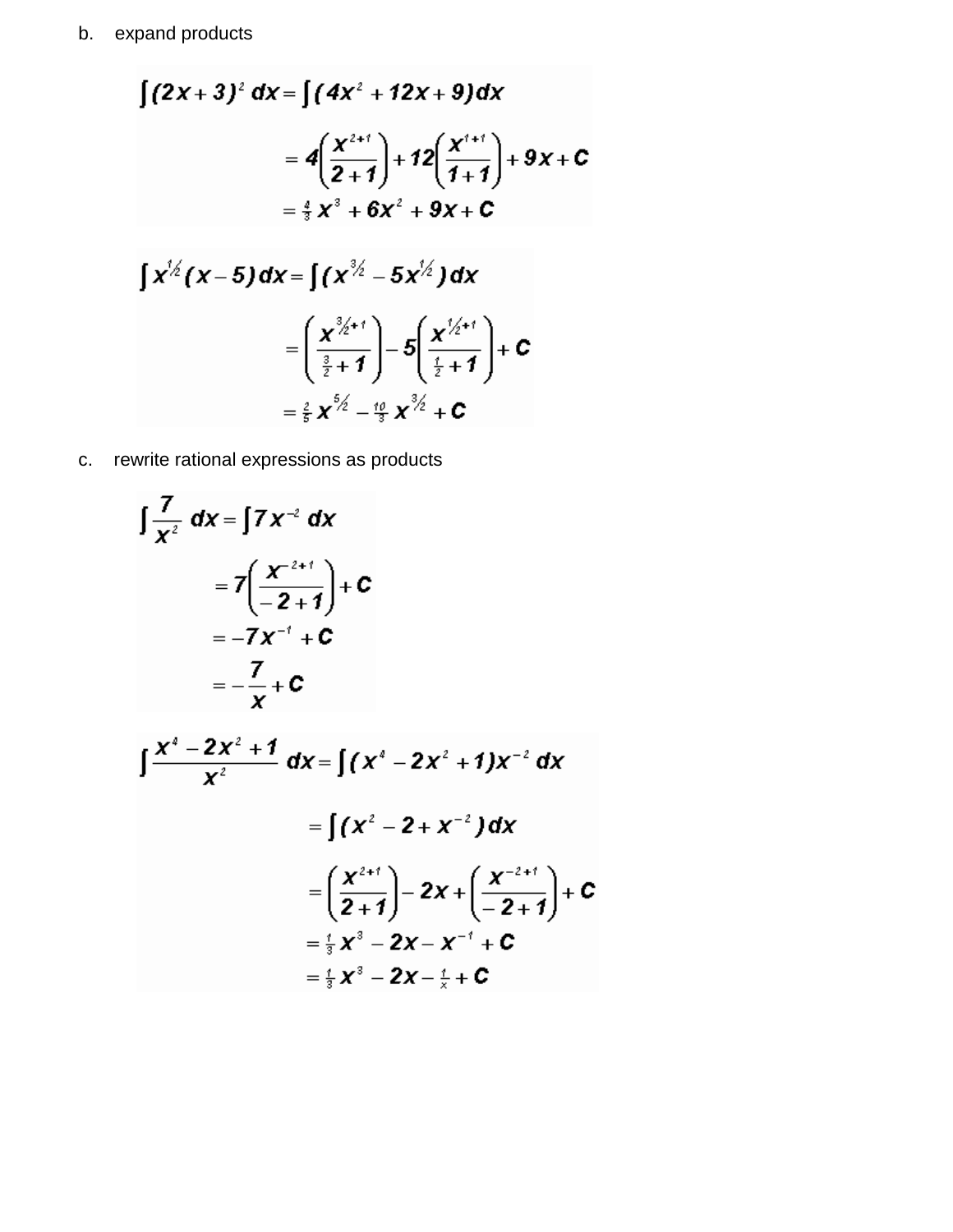d. use factoring or long division

$$
\int \frac{x^2 - 9}{x - 3} dx = \int \frac{(x - 3)(x + 3)}{x - 3} dx
$$
  
= 
$$
\int (x + 3) dx
$$
  
= 
$$
\left(\frac{x^{t+1}}{1 + 1}\right) + 3x + C
$$
  
= 
$$
\frac{1}{2}x^2 + 3x + C
$$

$$
\int \frac{x^3 + 4x^2 + 2x - 1}{x + 1} dx = \int (x^2 + 3x - 1) dx
$$
  
=  $\left(\frac{x^{2+i}}{2+1}\right) + 3\left(\frac{x^{i+i}}{1+1}\right) - x + C$   
=  $\frac{1}{3}x^3 + \frac{3}{2}x^2 - x + C$ 

Please note

$$
\begin{array}{r}\n x+7 \overline{\smash{\big)}\ x^3+4 x^2+2 x-1} \\
-\underline{\qquad \qquad } (x^3+ x^2) \\
-\underline{\qquad \qquad } (3 x^2+2 x) \\
-\underline{\qquad \qquad } (3 x^2+3 x) \\
-\underline{\qquad \qquad } (x-1) \\
-\underline{\qquad \qquad } (x-1) \\
\underline{\qquad \qquad } (x-1) \\
\underline{\qquad \qquad } (x-1) \\
\underline{\qquad \qquad } (x-1) \\
\underline{\qquad \qquad } (x-1) \\
\underline{\qquad \qquad } (x-1) \\
\underline{\qquad \qquad } (x-1) \\
\underline{\qquad \qquad } (x-1) \\
\underline{\qquad \qquad } (x-1) \\
\underline{\qquad \qquad } (x-1) \\
\underline{\qquad \qquad } (x-1) \\
\underline{\qquad \qquad } (x-1) \\
\underline{\qquad \qquad } (x-1) \\
\underline{\qquad \qquad } (x-1) \\
\underline{\qquad \qquad } (x-1) \\
\underline{\qquad \qquad } (x-1) \\
\underline{\qquad \qquad } (x-1) \\
\underline{\qquad \qquad } (x-1) \\
\underline{\qquad \qquad } (x-1) \\
\underline{\qquad \qquad } (x-1) \\
\underline{\qquad \qquad } (x-1) \\
\underline{\qquad \qquad } (x-1) \\
\underline{\qquad \qquad } (x-1) \\
\underline{\qquad \qquad } (x-1) \\
\underline{\qquad \qquad } (x-1) \\
\underline{\qquad \qquad } (x-1) \\
\underline{\qquad \qquad } (x-1) \\
\underline{\qquad \qquad } (x-1) \\
\underline{\qquad \qquad } (x-1) \\
\underline{\qquad \qquad } (x-1) \\
\underline{\qquad \qquad } (x-1) \\
\underline{\qquad \qquad } (x-1) \\
\underline{\qquad \qquad } (x-1) \\
\underline{\qquad \qquad } (x-1) \\
\underline{\qquad \qquad } (x-1) \\
\underline{\qquad \qquad } (x-1) \\
\underline{\qquad \qquad } (x-1) \\
\underline{\qquad \qquad } (x-1) \\
\underline{\qquad \qquad } (x-1) \\
\underline{\qquad \qquad } (x-1) \\
\underline{\qquad \qquad } (x-1) \\
\underline{\qquad \qquad } (x-1) \\
\underline{\qquad \qquad } (x-1) \\
\underline
$$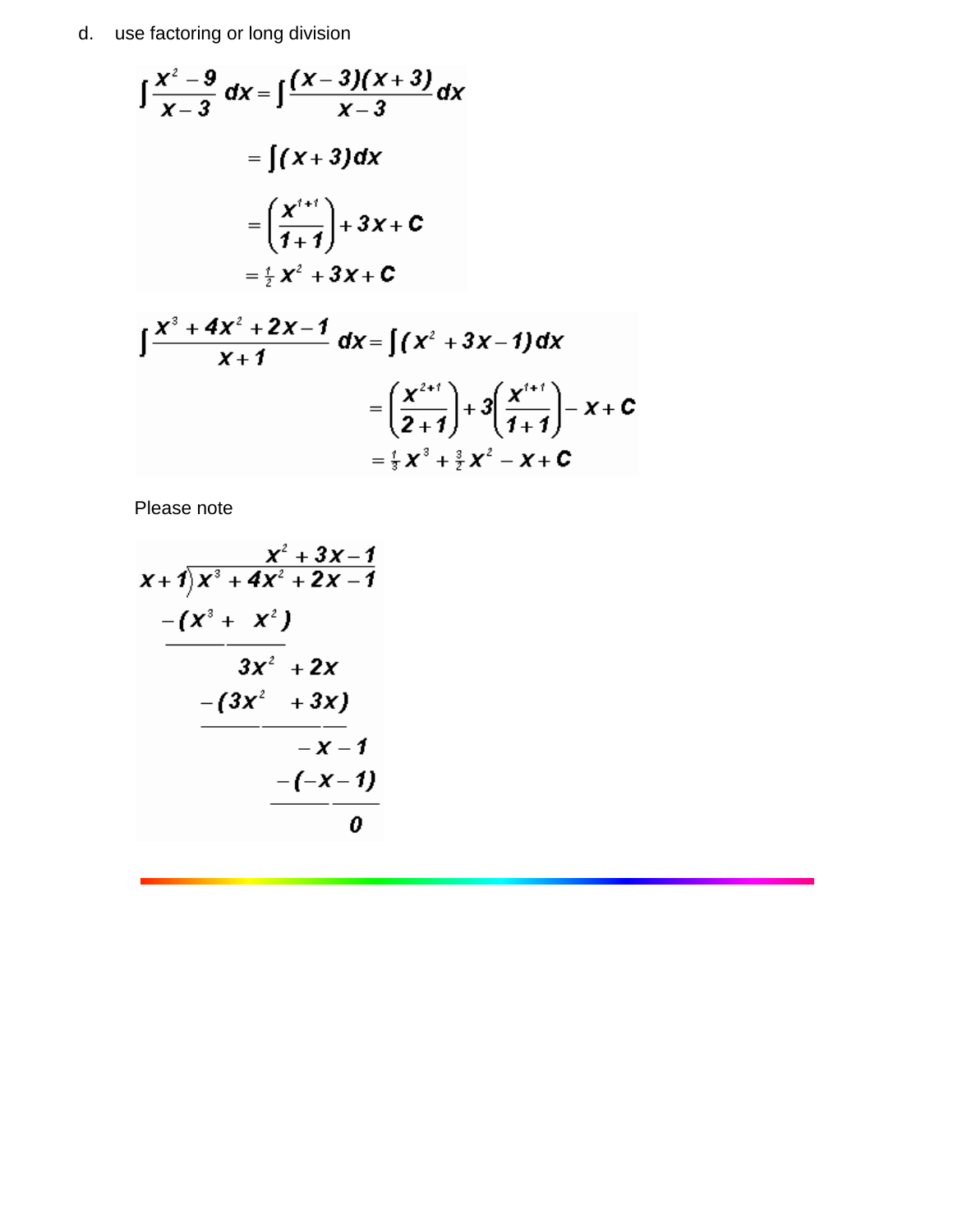$$
\int (4x^2-8x+1) dx
$$

Integrate **Integrate Integrate noise in the United States in the United States in the Integrate's actually means to find the** 

antiderivative for the function  $f(x) = 4x^2 - 8x + 1$  III

$$
\int (4x^2 - 8x + 1) dx = 4\left(\frac{x^{2+1}}{2+1}\right) - 8\left(\frac{x^{2+1}}{1+1}\right) + x + C
$$

$$
= \frac{4}{3}x^3 - 4x^2 + x + C
$$

$$
F(x) = \frac{4}{3}x^3 - 4x^2 + x + C
$$

Therefore, the antiderivative is

To illustrate that differentiation and integration are inverse processes, let's find the derivative of *F(x)*.

That is, 
$$
F'(x) = \frac{4}{3}(3x^2) - 4(2x) + 1
$$
  
and  $F'(x) = 4x^2 - 8x + 1$ 

We can clearly see that  $F'(x)$  is equal to the given integrand !!!

**Problem 2:**

Evaluate  $\lambda$   $\lambda$   $\lambda$  . Note that "evaluate" actually means to find the antiderivative for the function  $\boldsymbol{\mathsf{z}}$   $\boldsymbol{\mathsf{z}}$   $\boldsymbol{\mathsf{z}}$   $\boldsymbol{\mathsf{u}}$ 

$$
\begin{split} \int \left(\frac{4}{z^{6}} - \frac{7}{z^{4}} + z\right) dz &= \int (4z^{-6} - 7z^{-4} + z) \, dz \\ &= 4\left(\frac{z^{-6+1}}{-6+1}\right) - 7\left(\frac{z^{-4+1}}{-4+1}\right) + \left(\frac{z^{4+1}}{1+1}\right) + c \\ &= -\frac{4}{5}z^{-6} + \frac{7}{5}z^{-3} + \frac{4}{5}z^{2} + c \\ &= -\frac{4}{5z^{6}} + \frac{7}{3z^{3}} + \frac{1}{2}z^{2} + c \end{split}
$$
\n
$$
F(z) = \frac{4}{5z^{5}} + \frac{7}{3z^{3}} + \frac{1}{2}z^{2} + c
$$

 $3z^3$ 

Therefore, the antiderivative is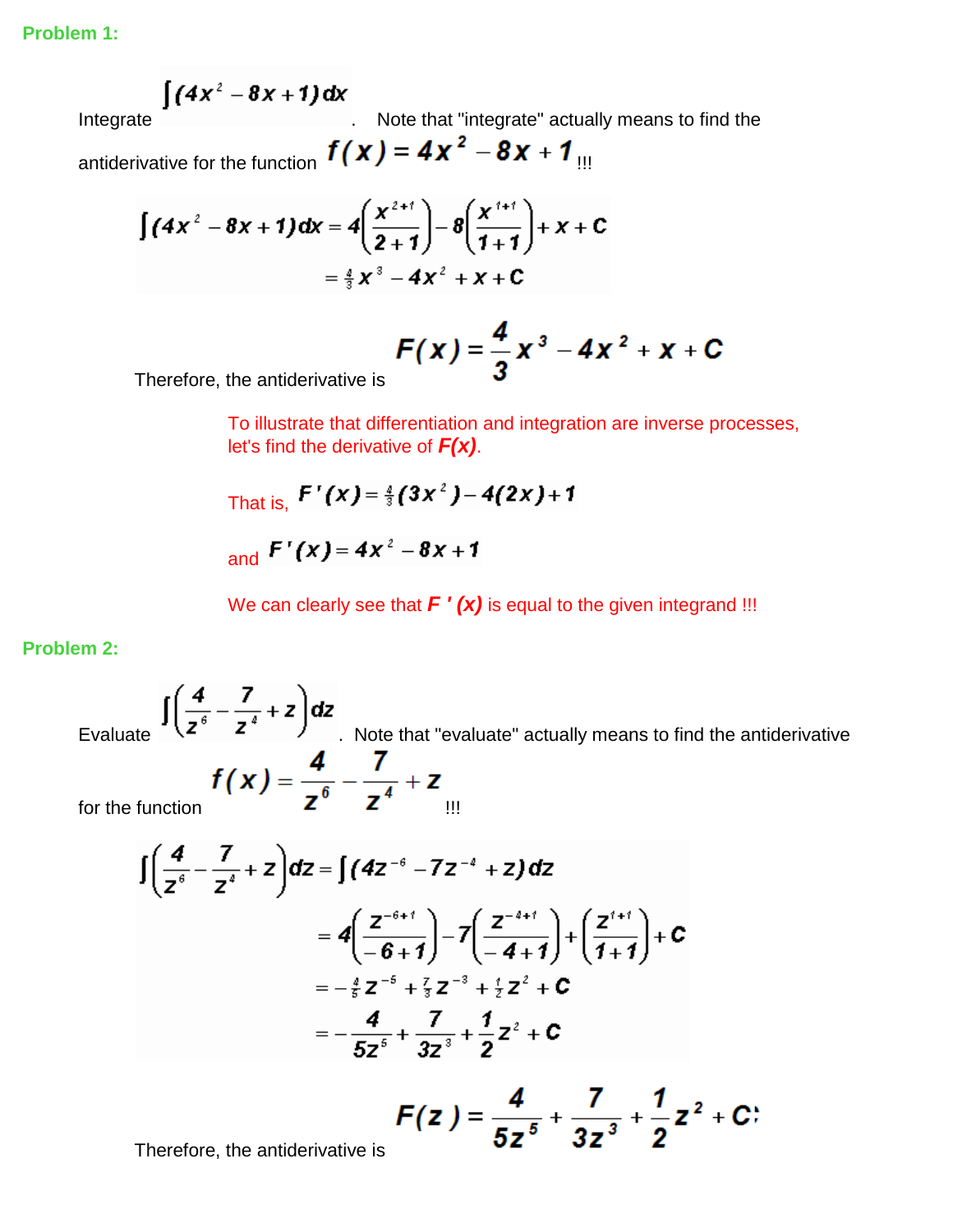**Problem 3:**

$$
\int \left(\sqrt{u^3}-\sqrt[6]{u}+6\right) du
$$

**Evaluate** 

$$
\int (\sqrt{u^3} - \sqrt[6]{u} + 6) du = \int (u^{\frac{3}{2}} - u^{\frac{1}{3}} + 6) du
$$
  
\n
$$
= \frac{u^{\frac{3}{2}+1}}{\frac{3}{2}+1} - \frac{u^{\frac{1}{3}+1}}{\frac{1}{5}+1} + 6u + C
$$
  
\n
$$
= \frac{2}{5}u^{\frac{6}{2}} - \frac{5}{6}u^{\frac{6}{3}} + 6u + C
$$
  
\n
$$
F(u) = \frac{2}{5}u^{\frac{6}{2}} - \frac{5}{6}u^{\frac{6}{3}} + 6u + C
$$

Therefore, the antiderivative is

**Problem 4:**

Evaluate  $\int (x - \frac{1}{x})^2 dx$ 

$$
\int \left( x - \frac{1}{x} \right)^2 dx = \int \left( x^2 - 2 + \frac{1}{x^2} \right) dx
$$
  
\n
$$
= \int (x^2 - 2 + x^{-2}) dx
$$
  
\n
$$
= \left( \frac{x^{2+1}}{2+1} \right) - 2x + \left( \frac{x^{-2+1}}{-2+1} \right) + c
$$
  
\n
$$
= \frac{1}{3} x^3 - 2x - x^{-1} + c
$$
  
\n
$$
= \frac{1}{3} x^3 - 2x - \frac{1}{x} + c
$$

 $F(x) = \frac{1}{3}x^3 - 2x - \frac{1}{x} + C$ <br>Therefore, the antiderivative is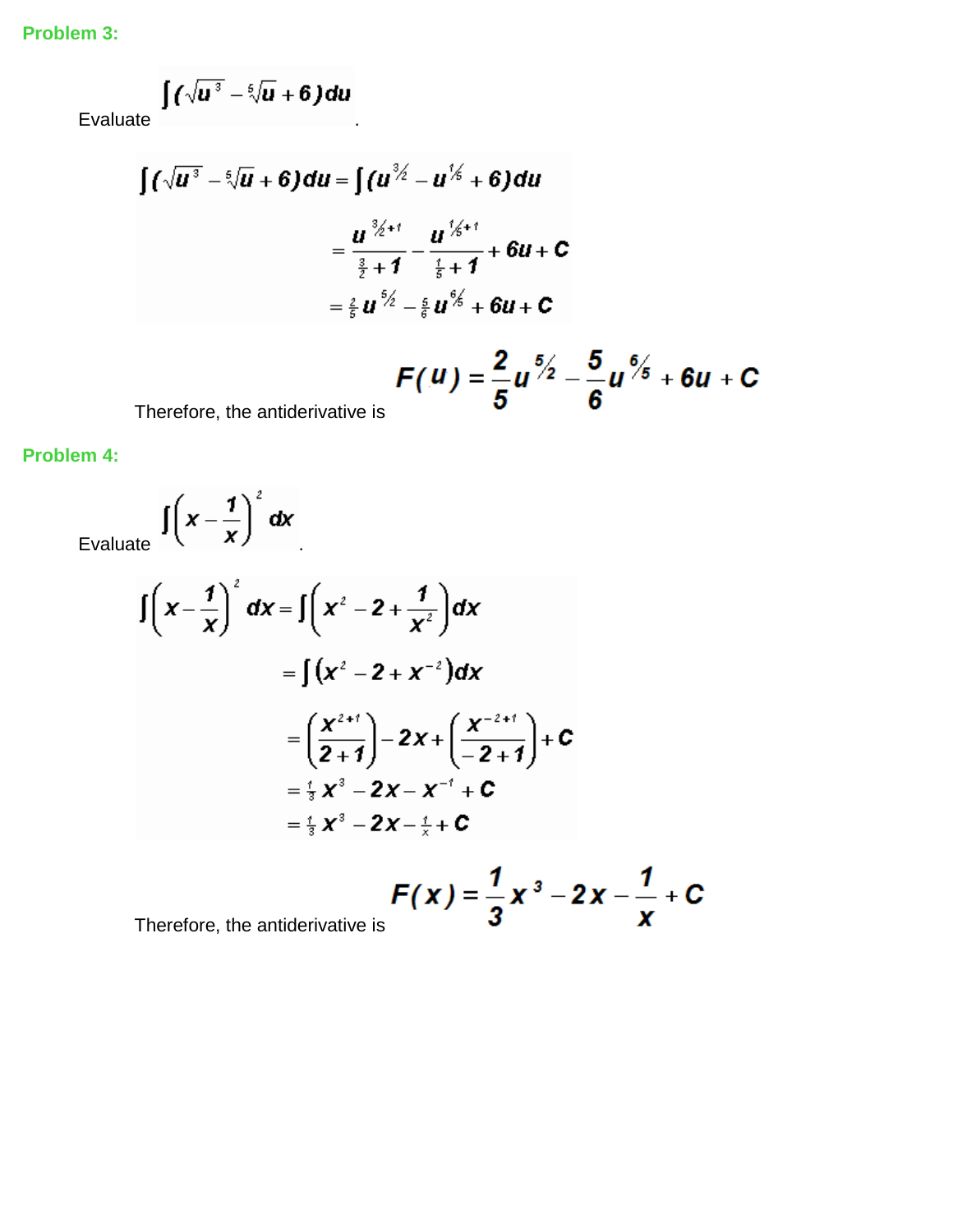**Problem 5:**

$$
\int (2x-5)(3x+1) dx
$$

Eva

$$
\int (2x-5)(3x+1)dx = \int (6x^2 - 13x - 5)dx
$$
  
=  $6\left(\frac{x^{2+1}}{2+1}\right) - 13\left(\frac{x^{1+1}}{1+1}\right) - 5x + C$   
=  $2x^3 - \frac{13}{2}x^2 - 5x + C$ 

$$
F(x) = 2x^3 - \frac{73}{2}x^2 - 5x + C
$$

Therefore, the antiderivative is

**Problem 6:**

Evaluate  $\int \frac{2x^2 - x + 3}{\sqrt{x}} dx$ 

$$
\int \frac{2x^2 - x + 3}{\sqrt{x}} dx = \int (2x^2 - x + 3)x^{-\frac{1}{2}} dx
$$
  
\n
$$
= \int (2x^{\frac{3}{2}} - x^{\frac{1}{2}} + 3x^{-\frac{1}{2}}) dx
$$
  
\n
$$
= 2\left(\frac{x^{\frac{3}{2}+1}}{\frac{3}{2}+1}\right) - \left(\frac{x^{\frac{1}{2}+1}}{\frac{1}{2}+1}\right) + 3\left(\frac{x^{-\frac{1}{2}+1}}{-\frac{1}{2}+1}\right) + c
$$
  
\n
$$
= \frac{4}{5}x^{\frac{5}{2}} - \frac{2}{5}x^{\frac{3}{2}} + 6x^{\frac{1}{2}} + c
$$
  
\n
$$
F(x) = \frac{4}{5}x^{\frac{5}{2}} - \frac{2}{5}x^{\frac{3}{2}} + 6x^{\frac{1}{2}} + c
$$

$$
F(x) = \frac{4}{5} x^{5/2} - \frac{2}{3} x^{3/2} + 6 x^{7/2} + C
$$

Therefore, the antiderivative is

**Problem 7:**

Solve the differential equation  $f'(x) = 9x^2 + x - 8$  subject to the initial condition  $f(0) = 2$ .

This means that we must find the antiderivative  $f(x)$  of the function  $f'(x)$  AND the value of its constant of integration *C*.

NOTE: Given the initial condition we can actually find the value of *C* !!!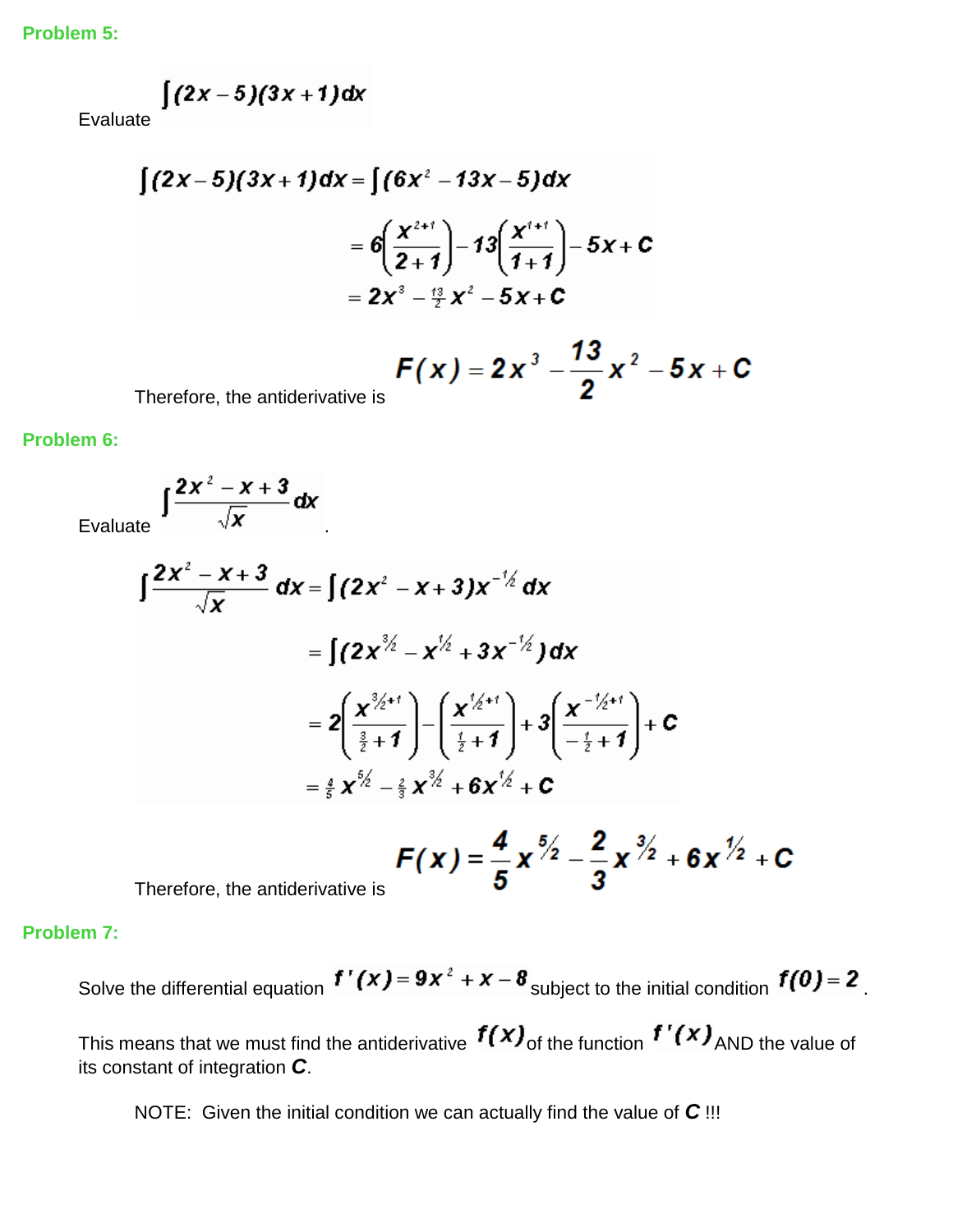$$
f(x) = \int (9x^2 + x - 8) dx = 9\left(\frac{x^{2+1}}{2+1}\right) + \left(\frac{x^{3+1}}{1+1}\right) - 8x + C
$$
  
=  $3x^3 + \frac{1}{2}x^2 - 8x + C$ 

Since  $f(x) = 3x^3 + \frac{1}{2}x^2 - 8x + C$ , we can now use the initial condition  $f(0) = 2$  to determine the value of the constant of integration.

That is, 
$$
f(0) = 3(0)^3 + \frac{1}{2}(0)^2 - 8(0) + C = 2
$$
 and we find that  $C = 2$ .

Therefore, the solution to the differential equation  $f'(x) = 9x^2 + x - 8$  is  $f(x) = 3x^3 + \frac{4}{x}x^2 - 8x + 2$ 

#### **Problem 8:**

Solve the differential equation  $f''(x) = 6x - 4$  subject to the initial conditions  $f'(2) = 5$ and  $f(2)=4$ 

This also means that we must find the antiderivative  $f(x)$ <sub>AND</sub> the value of its constant of integration *C*.

Since a second derivative is given, we first have to find  $f'(x)$  AND the value of its constant of integration by finding the antiderivative of  $f''(x) = 6x - 4$  and using the initial condition  $f'(2)=5$ 

$$
f'(x) = \int (6x-4) dx = 6\left(\frac{x^{1+1}}{1+1}\right) - 4x + C
$$

$$
= 3x^2 - 4x + C
$$

Since  $f'(x) = 3x^2 - 4x + C$ , we use the initial condition  $f'(2) = 5$  to determine the value of its constant of integration.

That is,  $f'(2) = 3(2)^2 - 4(2) + C = 5$ 

We find that  $C = 1$ , therefore,  $f'(x) = 3x^2 - 4x + 1$ 

Next we have to find  $f(x)$ <sub>AND</sub> the value of its constant of integration by finding the antiderivative of  $f'(x) = 3x^2 - 4x + 1$ 

$$
f(x) = \int (3x^2 - 4x + 1) dx = 3\left(\frac{x^{2+1}}{2+1}\right) - 4\left(\frac{x^{1+1}}{1+1}\right) + x + C
$$

$$
= x^3 - 2x^2 + x + C
$$